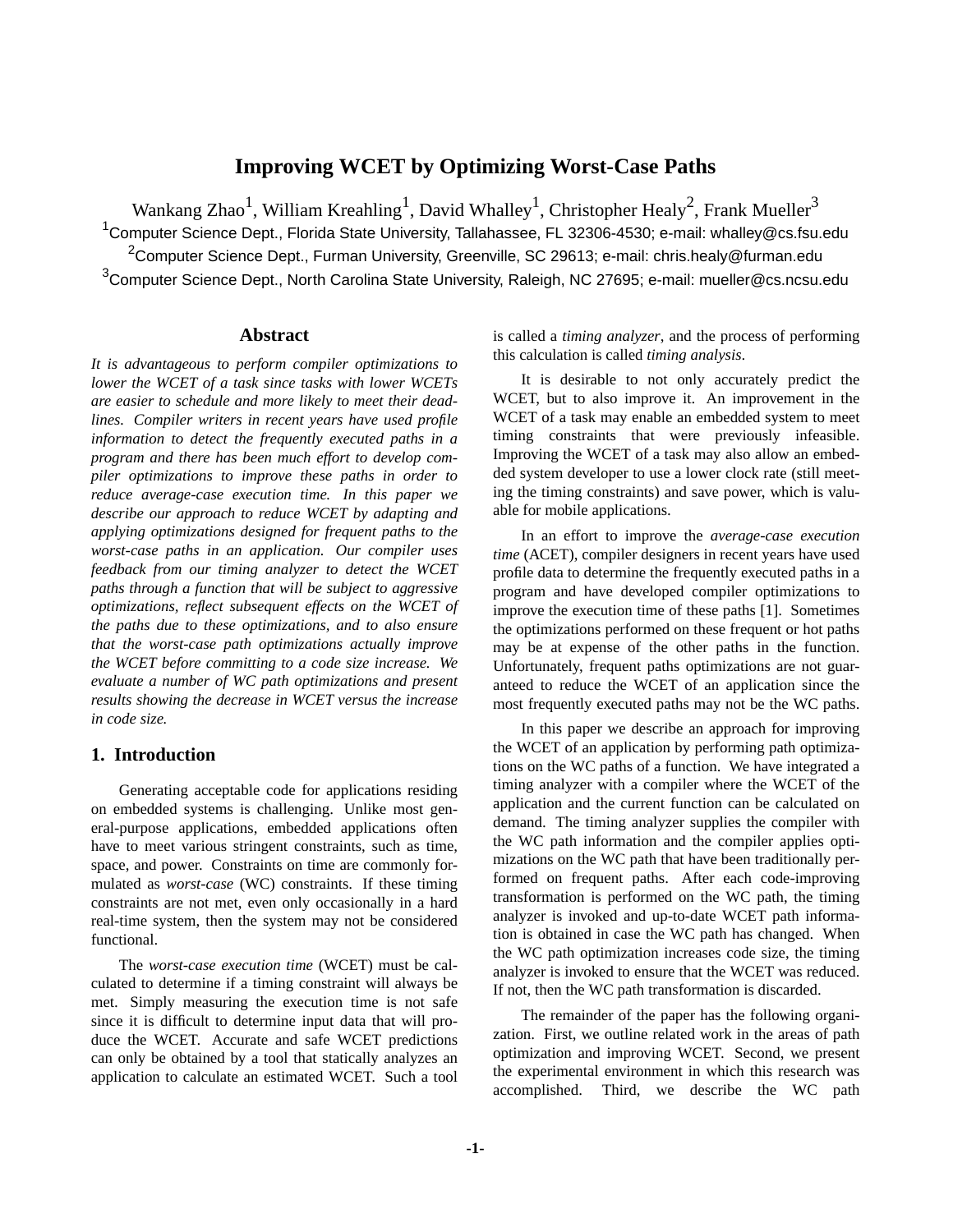optimizations that we implemented within our compiler to automatically improve the WCET of the WC paths in a function. Fourth, we give results for a number of applications indicating the WCET improvement by applying these WC path optimizations. Finally, we give the conclusions for the paper.

## **2. Related Work**

There has been a significant amount of work over the past couple of decades on developing optimizations to improve the performance of frequently executed paths. Each technique involves detecting the frequently executed path, distinguishing the frequent path using code duplication, and applying a variety of other code-improving transformations in an attempt to improve the frequent path, often at the expense of less frequently executed paths.

Much of this work was inspired by the goal of increasing the level of instruction-level parallelism in processors that can simultaneously issue multiple instructions. Some of the early work in this area involves a technique called trace scheduling, where long traces of the frequent path are obtained via loop unrolling and the trace is compacted into VLIW instructions [2]. A related technique that was later developed was called superblock formation and scheduling [3]. This approach differs in that tail duplication is used to make the trace have only a single entry point, which makes trace compaction simpler and more effective, though typically at the expense of an additional increase in code size as compared to trace scheduling.

Path optimizations have also been used to improve code for single issue processors. This includes techniques to avoid the execution of unconditional jumps [4] and conditional branches [5] and to perform partial dead code elimination [6] and partial redundancy elimination [7].

While there has been much work on developing compiler optimizations to reduce ACET and, to a lesser extent, to reduce space and power consumption, there has been relatively little work to reduce WCET. Marlowe and Masticola outlined how a variety of standard compiler optimizations could potentially affect timing constraints of critical portions in a task. However, no implementation was described [8]. Hong and Gerber developed a programming language with timing constructs and used a trace scheduling approach to improve code in what they deemed to be critical sections of the program. However, no empirical results were given since the implementation did not interface with a timing analyzer to evaluate the impact on reducing WCET [9]. Both of these papers outlined strategies to move code outside of critical sections within an application that have been designated to contain timing constraints. However, most real-time systems use the WCET of entire tasks to determine if a schedule can be met. Lee *et al.* used WCET information to select how to generate code on a dual instruction set processor for the ARM and the Thumb [10]. ARM code is generated for a selected subset of basic blocks that can impact the WCET. Thumb code is generated for the remaining blocks to minimize code size. In contrast, we have developed compiler optimizations to reduce the WCET of an application on a single instruction set processor. A genetic algorithm has been used to search for an effective optimization phase sequence that best reduces WCET for an application [11]. This search uses standard compiler optimizations, whereas we have developed optimizations that are driven by WCET path information. Finally, a WCET code positioning algorithm has been developed to find an ordering of the basic blocks in a function that attempts to minimize the number of unconditional jumps and taken conditional branches for transitions between basic blocks that can affect the WCET [12]. The optimizations we describe in this paper perform transformations to reduce WCET using code duplication and modification rather than just reordering blocks.

## **3. Experimental Environment**

In this section we provide a brief description of the experimental environment in which this research was performed. We give an overview of the compiler and timing analyzer that we use and how they interact. We also describe the processor for which the compiler generates code and the timing analyzer calculates the WCET.

We have developed a system, called VISTA (Vpo Interactive System for Tuning Applications), where a compiler can obtain WCET information from a timing analyzer upon demand [11]. Figure 1 shows an overview of the flow of information. The compiler will send information about the control flow and the current instructions that have been generated to the timing analyzer. WCET predictions will be sent back to the compiler. The compiler we use is VPO, which performs its optimizations on a low level representation that is equivalent to machine instructions [13], which allows accurate WCETs to be obtained from a timing analyzer. One aspect of this system that we extensively used when applying WC path optimizations is the ability to discard previously applied transformations when the code size was increased without improving the WCET. This feature is accomplished by keeping a linked list of the transformations and their associated changes, discarding the current state of the program representation, reading in the intermediate representation for the current function, and applying the changes to the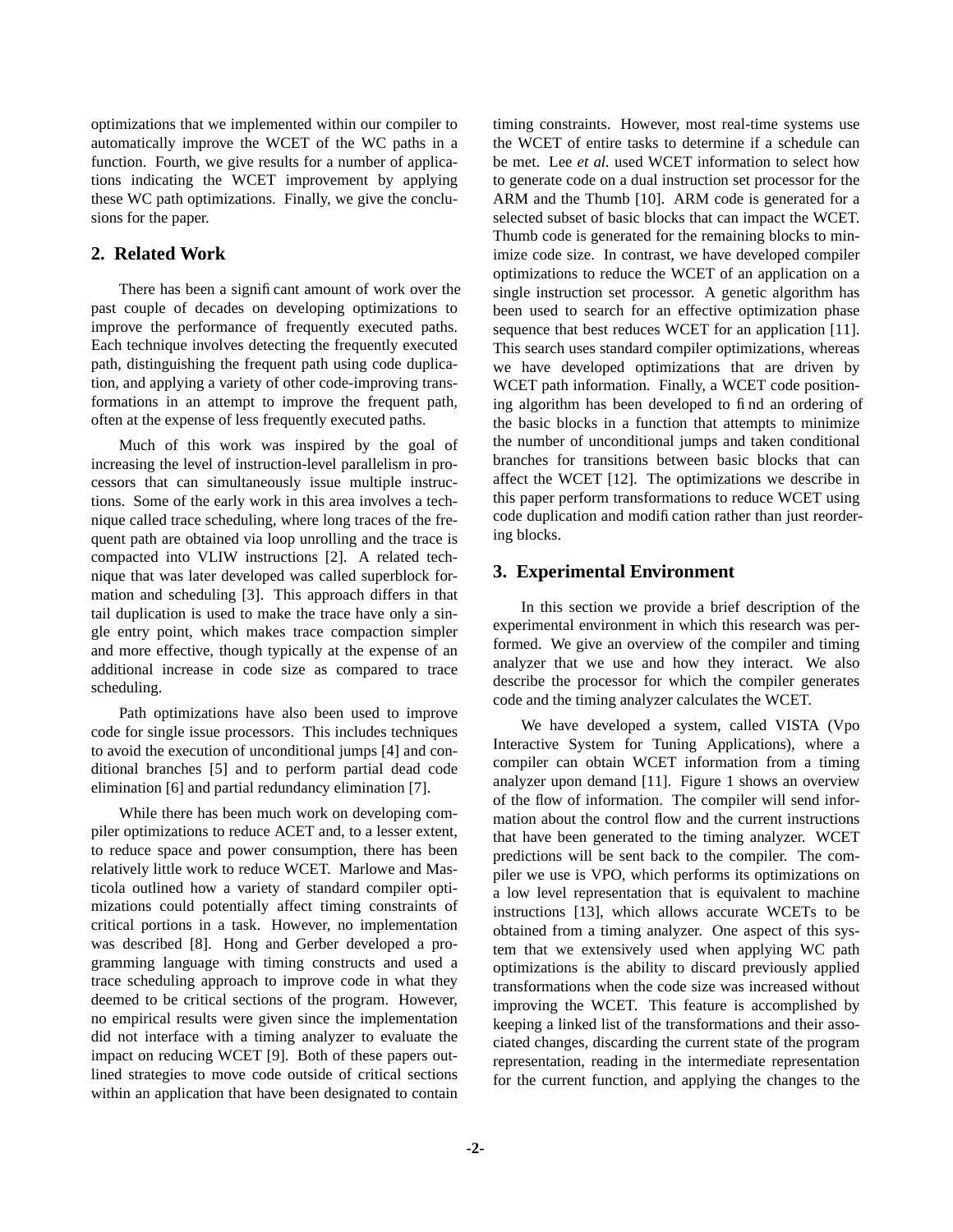point of the last transformation that we wish to retain.



**Figure 1: WCET Aware Compilation Process**

The timing analyzer we use for this study calculates the WCET for each path, loop, and function in the program. It performs this analysis in a bottom up fashion, where the WCET for an inner loop (or called function) is calculated before determining the WCET for an outer loop (or calling function). Our timing analyzer has been used in the past to predict WCETs for applications that execute on machines with an instruction cache [14, 15], a pipeline [16, 15], and a data cache [17, 18]. In addition, it can automatically calculate the maximum number of iterations of many loops, including those involving nonrectangular loop nests [19, 20]. Finally, the timing analyzer can also detect many constraints on branches that restrict the set of paths that can be taken in a program [21, 22].

Our timing analyzer uses a path-based approach, as opposed to using integer linear programming (ILP) [23, 24, 25] or symbolic execution [26, 27]. The result of ILP analysis is a single WCET prediction for the entire task, which means that it does not provide the detailed path information needed by a compiler to perform optimizations to improve WCET. The analysis time for symbolic execution is proportional to the WC number of instructions that would be executed. Thus, symbolic execution analysis can be prohibitively slow, which is not ideal for interfacing with a compiler. In contrast, our path-based approach both provides the WCET path information needed by a compiler to perform WCET path optimizations and performs the timing analysis very quickly [22].

We have ported both the VPO compiler and our timing analyzer to the StarCore SC100 processor [28]. This processor has neither a memory hierarchy (no caches or virtual memory system) nor an OS, which facilitates obtaining tight WCET predictions [11]. It has no architectural support for fbating-point operations since it is a digital signal processor that is instead designed for fixed-point arithmetic. It has 16 data registers and 16 address registers. The SC100 also has a simple five stage pipeline, where most instructions can perform their execution in a single stage. There are no pipeline interlocks and it is the responsibility of the compiler to schedule instructions and to insert noops when a subsequent instruction uses the result of a preceding instruction that will not be available in the pipeline. The size of the instructions can vary from

one word (two bytes) to five words (ten bytes) depending on the instruction type, addressing modes used, and register numbers that are referenced. All transfers of control (taken branches, unconditional jumps, calls, and returns) result in a one to three cycle penalty depending on the addressing mode used and if a transfer of control uses a delay slot. SC100 instructions are grouped into fetch sets, which are four words (eight bytes) in size and are aligned on eight byte boundaries. When a transfer of control occurs to an instruction in a new fetch set and the target instruction spans more than one fetch set, then the processor stalls for an additional cycle.

#### **4. WC Path Optimizations**

Compilers that attempt to apply path optimizations typically identify the frequent paths within a program. Often optimizations applied for that path may be at the expense of less frequently executed paths. However, there is no guarantee that the WC path will be the same as the frequent path. For instance, consider Figure 2(a), which shows the source code for finding the index of the element for the maximum value in an array and the number of times that the index for the maximum element was updated. Figure 2(b) shows the corresponding control flow after unrolling the loop by a factor of two so that the loop overhead (compares and branches of the loop variable i) can be reduced. The WC path (blocks and transitions) is depicted in bold. Note that loop unrolling and all other optimizations are performed at a low level by the compiler backend to be able to assess the impact on both the WCET and code size. While the code in this figure is represented at the source code level to simplify its presentation, the analysis is performed by the compiler at the assembly instruction level after compiler optimizations have been applied to allow more accurate timing predictions. The conditions have been reversed in the control flow to represent the condition tested by a conditional branch at the assembly level.

WCET code positioning needs to be driven by WCET path information. Our timing analyzer calculates all paths within each loop and the outer level of a function. A path consists of nodes that are basic blocks and edges that are control-flow transitions. Each loop path starts with the loop entry block (the loop header) and is terminated by a block that has a transition back to the header (the back edge) or outside the loop. A function path starts with the function entry block and is terminated by a block containing a return. If a path enters a nested loop, then the entire nested loop is considered a single node along that path.

Our compiler obtains the WCET for each path in the function from the timing analyzer. If the timing analyzer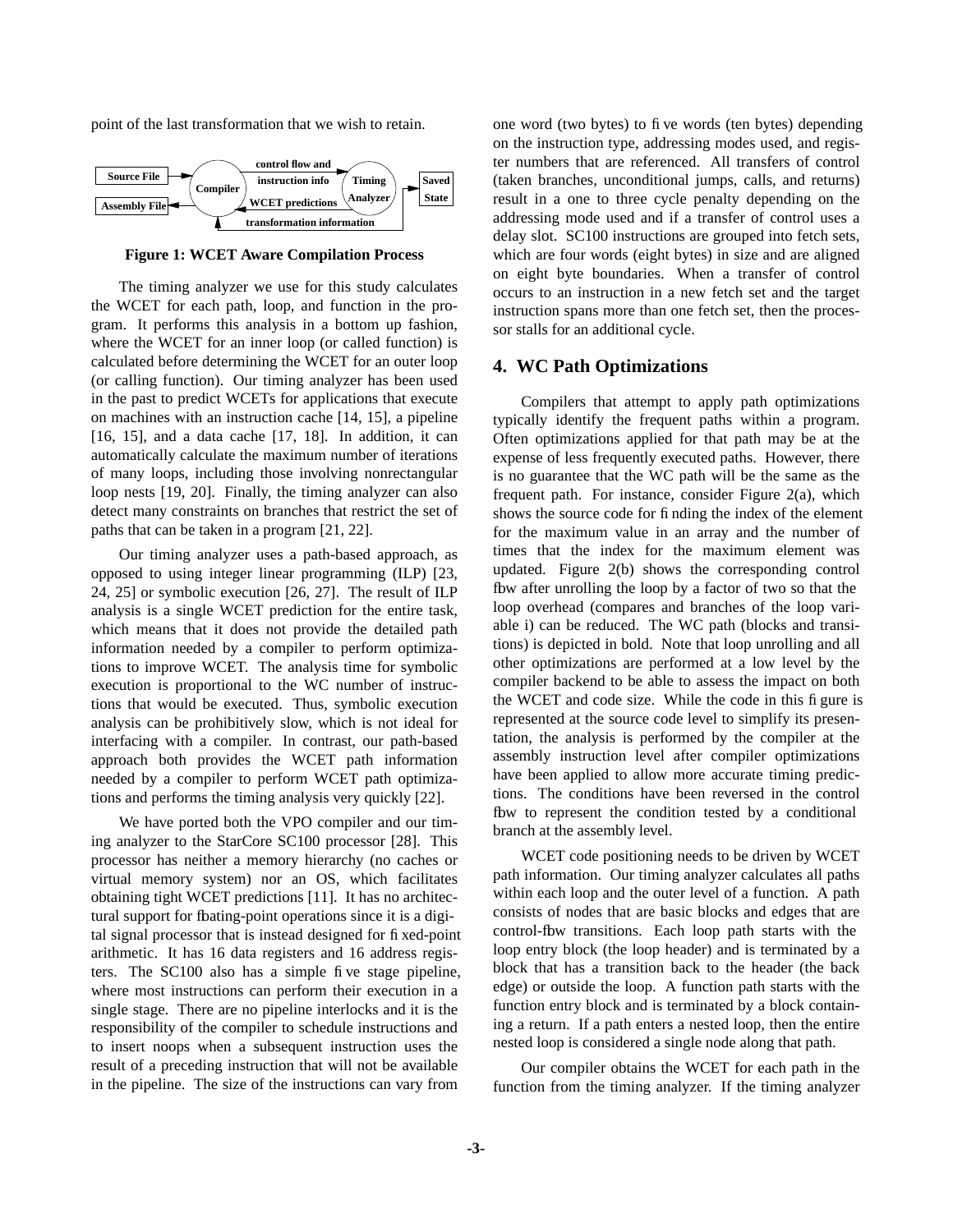

**Figure 2: Example Illustrating WCET Superblock Formation and Associated Optimizations**

calculates the WCET path information on the original positioned code, then changing the order of the basic blocks due to performing WC path optimizations may result in unanticipated increases in the WCET for other paths since previously contiguous edges may become noncontiguous and be assessed a transfer of control penalty. We decided instead to treat the basic blocks as being initially unpositioned so that the current layout of the basic blocks does not bias the selection of the WC path. We accomplish this by actually modifying the code so that all transitions between blocks are accomplished using a transfer of control and will result in a transfer of control penalty. This means an unconditional jump is added after each basic block that does not already end with an unconditional transfer of control (i.e., unconditional jump or return). Unnecessary jumps are later deleted so that an accurate WCET may be obtained to determine if the transformations are beneficial.

Figure 2(c) enumerates the four different paths through the loop. Transfer of control penalties are initially

assessed between each basic block and path A is the current WC path in the loop due to it containing the most instructions. However, when the array contains random values, path D would likely be the most frequent path executed since not finding a new maximum is the most likely outcome of each iteration. Thus, this example illustrates that the frequent path and the WC path may differ.

We attempt WC path optimizations on the WC path in the innermost loops of a function or at the outer level if the function has no loops. Once the WC path is identified, we attempt superblock formation on that path. This means that we duplicate code so that the path is only entered at the header of the loop. Consider Figure 2(d), where a superblock  $(2\rightarrow)3\rightarrow4'\rightarrow5'\rightarrow6'$  representing path A now is only entered at block 2. Blocks 4', 5', and 6' are duplicates of blocks 4, 5, and 6, respectively. Note that there are still multiple exits from this superblock, but there is only a single entry point.

Distinguishing the WC path may enable other compiler optimizations. In Figure 2(d), blocks 3 and 4' and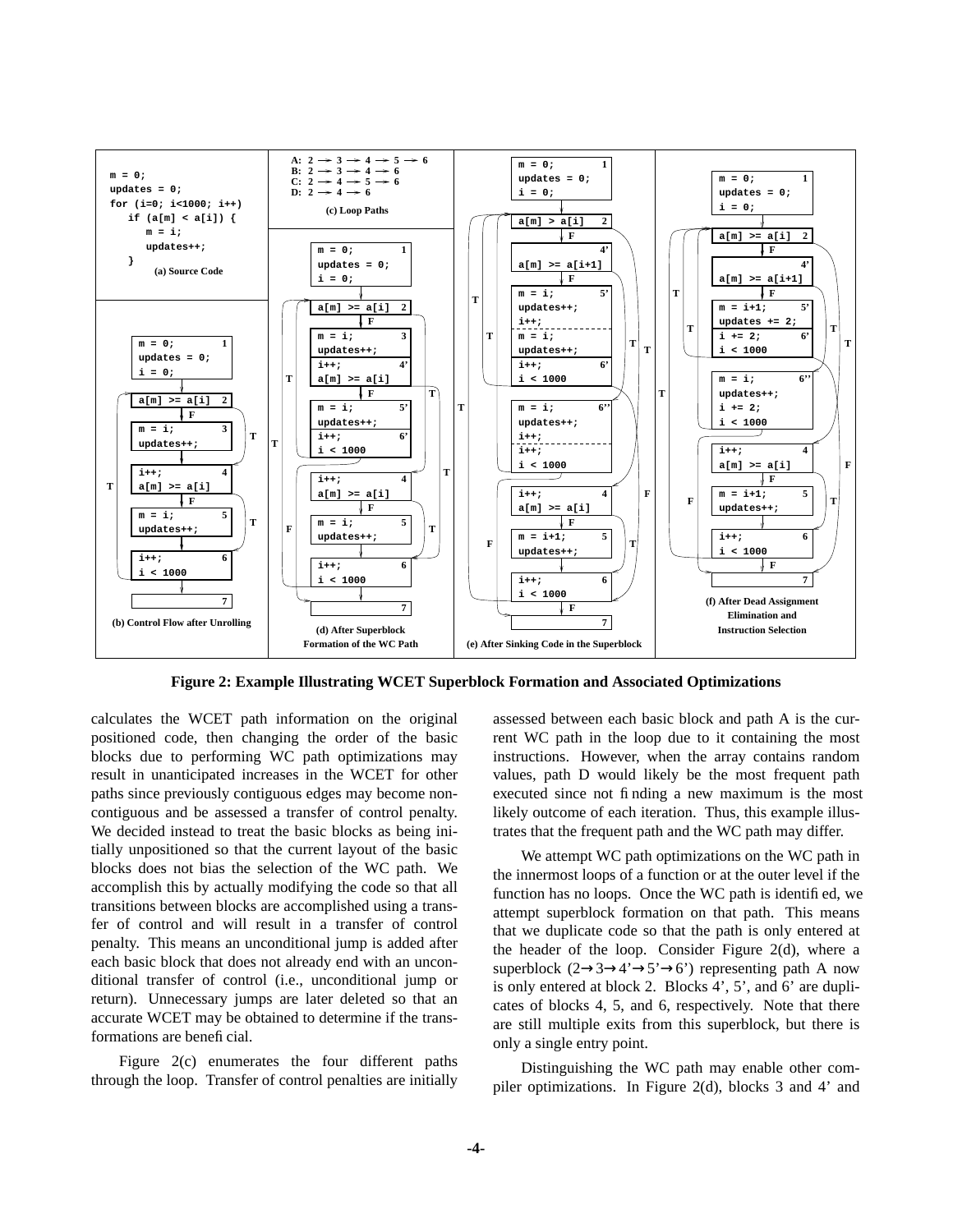blocks 5' and 6' are merged together. Removing joins (incoming transitions) from the WC path may enable some optimizations by itself.

When it is beneficial, the compiler also sinks an instruction further down in the WC path. The two assignments in block 3 of Figure 2(d) and the increment of i from block 4' in Figure 2(d) are sunk after the fallthrough transition of block 4' into the top portion of block 5' in Figure 2(e). Likewise, we have to duplicate these assignments after the taken transition of block 4', which are assigned to the top portion of block 6''. Due to the high cost of SC100 transfers of control, we continue to duplicate code until another transfer of control is encountered when sinking assignments off the WC path, as shown by the duplicated code in the bottom portion of block 6''. This additional code duplication avoids introducing an extra unconditional jump at the end of block 6'', which decreases the WCET of the path containing that block.

Initially it may appear that there is no benefit from performing code sinking. Figure 2(f) shows the updated code after performing dead assignment elimination, instruction selection, and common subexpression elimination. The first assignment to  $m$  in block 5' of Figure 2(e) is now dead since its value is never used and this assignment is deleted in Figure 2(f). Likewise, the multiple increments to the *updates* variable in block 5' of Figure 2(e) are combined into a single instruction in block 5' of Figure 2(f). In addition, the two pair of increments of  $\pm$  in blocks 5' and 6' and in block 6'' are combined into single increments in blocks 6' and 6''. Finally, the movement of the " $i++$ ;" statement past the assignment "m =  $i$ ;" statement in block 5' causes the source of that statement to be modified. Other optimizations are also reapplied that can exploit the superblock control flow with its single entry point. These optimizations include constant propagation, copy propagation, and strength reduction.

Figure 3 more clearly illustrates the WC superblock formation process. Figure 3(a) depicts the original control flow. The blocks and transitions that are in bold indicate the WC path,  $2 \rightarrow 3 \rightarrow 5 \rightarrow 6 \rightarrow 8$ , through the loop. We start at the beginning of the WC path and duplicate code up to the last point where other paths have an entry point (join block) into the WC path. Figure 3(b) shows the control flow after duplicating code along the WC path. At this point there is only a single entry point in the WC path, which is the loop header at block 2. The algorithm also makes the blocks within the WC path contiguous, which eliminates transfers of control within the superblock. After superblock formation, the compiler also attempts other code improving transformations that may exploit the new control fbw and afterwards invokes the timing

analyzer to obtain the WCET.



**Figure 3: Example Illustrating Superblock Formation**

Some transformations, such as distinguishing the WC path through WC superblock formation and code sinking, can increase the number of instructions in the function. Since our target application area is for embedded systems, we would prefer not to increase code size unless there was a corresponding benefit obtained by decreasing the WCET. As mentioned previously, we have the ability in VISTA to discard previously applied transformations. Thus, the compiler invokes the timing analyzer to obtain the WCET before and after applying each code size increasing transformation. If the transformation does not decrease the WCET, then we restore the state of the program representation prior to the point when the transformation was applied. Alternatively, a user could specify the ratio of the code size increase to the WCET decrease that he/she is willing to accept. Note that the timing analyzer returns the WCET of the entire program. By checking the program's entire WCET, the compiler discards all code size increasing transformations where the WC path does not contribute to the overall WCET, even though the transformation may decrease the WCET of the loop or function in which the WC path resides.

This ability to discard previously applied transformations also allows our compiler to aggressively apply an optimization in case the the resulting transformation will be beneficial. For instance, notice that the number of taken conditional branches, which result in a transfer of control penalty on the SC100, could be reduced in the WC path within a loop by duplicating this path. For instance, regardless of how the nonexit path  $2 \rightarrow 3 \rightarrow 5' \rightarrow 6' \rightarrow 8' \rightarrow$  in Figure 3(b) is positioned, it would require at least one transfer of control since the last transition is back to block 2. Figure 4 shows the control-flow graph of Figure 3(b) after duplicating the WC path. Now the path  $2\rightarrow 3\rightarrow 5\rightarrow 6\rightarrow 8\rightarrow 2\rightarrow 3\rightarrow 5\rightarrow 6\rightarrow 8\rightarrow 8\rightarrow 1$  Figure 4 can potentially be traversed with only a single transfer of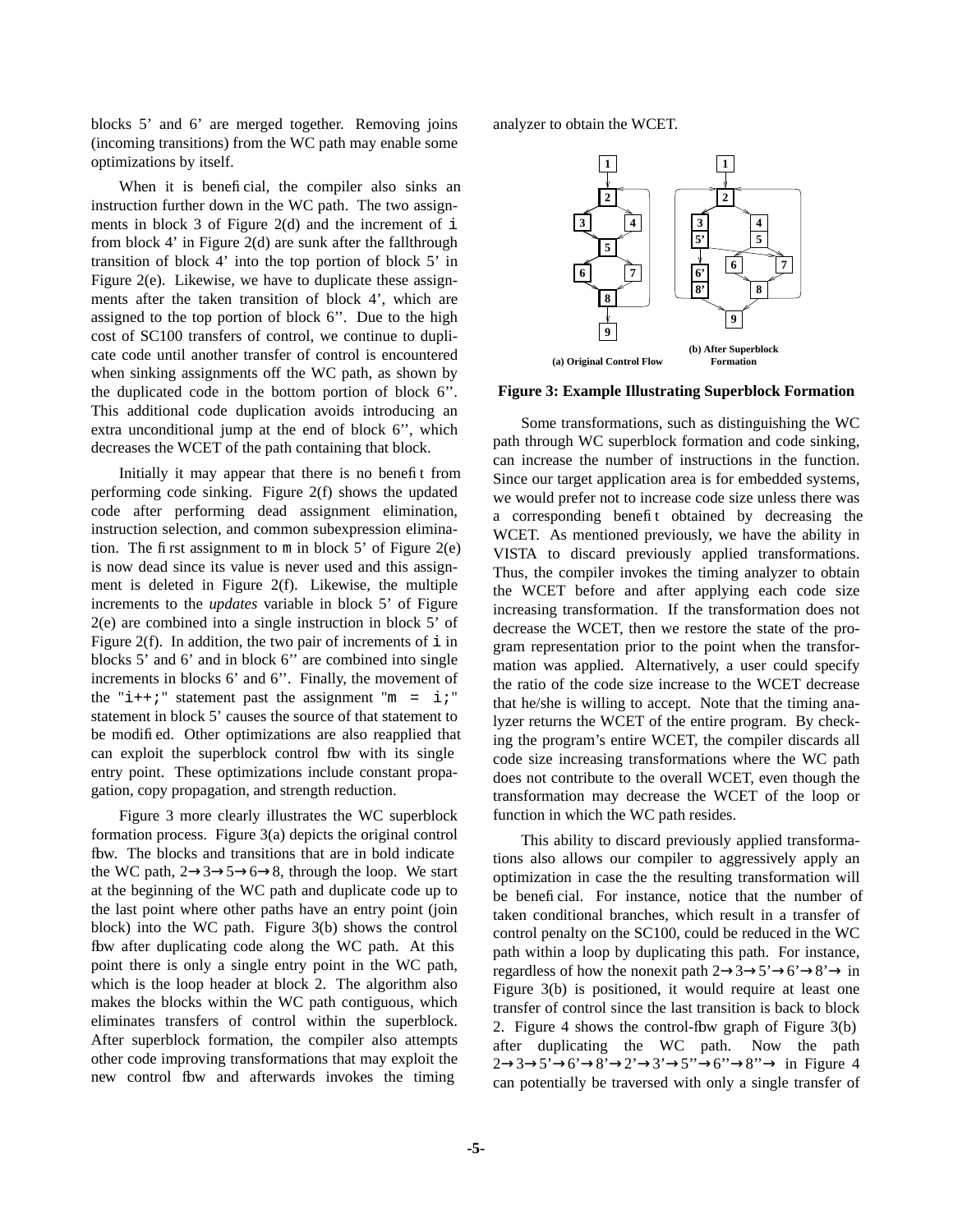control. For our study, we attempted WC path duplication on each of the innermost loops of a function.



**Figure 4: WC Path Duplication of Graph in Figure 3(b)**

WC path duplication presents interesting challenges to the timing analyzer and the compiler since some acyclic paths, such as  $2 \rightarrow ... \rightarrow 8$ " in Figure 4, represent two iterations of the original loop and others, such as  $2\rightarrow4\rightarrow... \rightarrow 8$ , represent a single iteration. We annotated the duplicated loop header, block 2' in Figure 4, so that the timing analyzer counts an extra iteration for any path containing it. We also modified the compiler to retain the original number of loop iterations before WC path duplication and to halve the WCET of paths containing the duplicated loop header when performing code positioning [12].

Finally, we also investigated performing limited loop unrolling followed by superblock formation and associated other compiler optimizations to exploit the modified control fbw. For our study we unrolled only the innermost loops of a function by a factor of two since we wished to limit the code size increase.<sup>1</sup> Figure 5(a) shows the control fbw of Figure  $3(a)$  after unrolling by an factor of two when the original loop had an even number of iterations. Figure 5(b) shows how our compiler uses a less conventional approach to perform loop unrolling by an unroll factor of two and still not require an extra copy of the loop body when the original number of loop iterations is odd. Each WC loop path (blocks and transitions) in

these figures is again depicted in bold. Note that the WC loop path in Figure 5(b) starts at block 2', the loop header, and ends at block 8. In both Figure 5(a) and 5(b) the compare and branch instructions in block 8 are eliminated, which will reduce both the ACET and WCET. However, the approach in Figure 5(b) does not result in any merged blocks, such as blocks 8 and 2' in Figure 5(a), which may result in fewer other compiler optimizations being enabled. Figure  $5(c)$  shows the code from Figure  $5(a)$ after forming a superblock for the WC path. Likewise, a superblock could also be formed for the WC path in Figure  $5(b)$ . By contrasting Figure 4 with Figure  $5(c)$ , one can see that loop unrolling followed by superblock formation can result in a greater code size increase. While loop unrolling followed by superblock formation will likely result in lower WCETs, superblock formation followed by path duplication may be a more attractive alternative when the code size is constrained.



**Figure 5: Unrolling Followed by Superblock Formation**

Prior to invoking the timing analyzer after performing each WC path optimization, we also perform instruction scheduling, WCET code positioning [12], insertion of noops to address data hazards (the SC100 has no pipeline interlocks), and WCET target alignment [12]. Much of the WCET improvement that was previously obtained

<sup>&</sup>lt;sup>1</sup> Some approaches that perform unrolling of the superblock require a cleanup loop to handle exits from the superblock and this cleanup loop can be unstructured [29]. We could not use such an approach since our timing analyzer requires that all loops be structured for the analysis.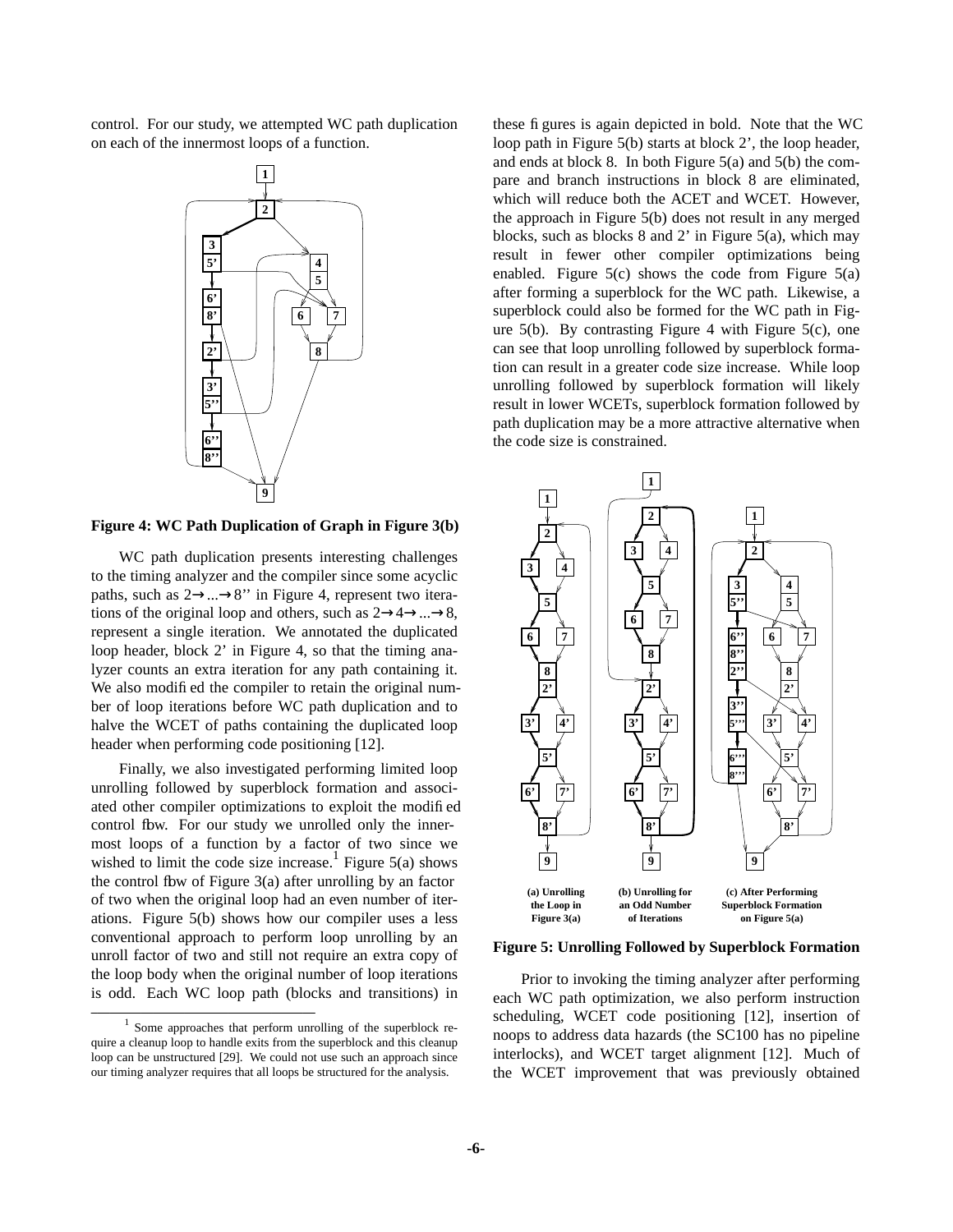| Program    | Description                                                                            |
|------------|----------------------------------------------------------------------------------------|
| bubblesort | performs a bubble sort on 500 elements                                                 |
| fi ndmax   | finds the maximum element in a 1000 element array                                      |
| keysearch  | performs a linear search involving 4 nested loops for 625 elements                     |
| summidall  | sums the middle half and all elements of a 1000 integer vector                         |
| summinmax  | sums the minimum and maximum of the corresponding elements of two 1000 integer vectors |
| sumoddeven | sums the odd and even elements of a 1000 integer vector                                |
| sumnegpos  | sums the negative, positive, and all elements of a 1000 integer vector                 |
| sumposclr  | sums positive values from two 1000 element arrays and sets negative values to zero     |
| sym        | tests if a 50x50 matrix is symmetric                                                   |
| unweight   | converts an adjacency 100x100 matrix of a weighted graph to an unweighted graph        |

from WCET code positioning may now be achieved by superblock formation and WC path duplication due to the resulting contiguous layout of the blocks in the WC path.

# **5. Experimental Results**

This section describes the results of a set of experiments to illustrate the effectiveness of improving WCET by performing WC path optimizations. All of the optimizations described in the previous section were implemented in our compiler and the measurements were automatically obtained by applying these optimizations.

Table  $1$  shows the benchmarks we used for our experiments.<sup>2</sup> All of these benchmarks were selected since they have conditional constructs and have been used in a previous timing analysis studies.

Table 2 shows the accuracy of our timing analyzer. The measurements are taken after all optimizations have been applied except for those that are performed to improve the WC paths. We did include WCET target alignment [12], but did not include WCET code positioning [12] since we wish to show that the WC path optimizations often obtain much of the WCET code positioning benefit. The *observed cycles* were obtained by running the program executables through the SC100 simulator [30] using WCET input data. All input and output were accomplished by reading from and writing to global variables, respectively, to avoid having to estimate the WCET of performing actual I/O.<sup>3</sup> The *WCET cycles* are the WCET predictions obtained from our timing analyzer. The *WCET ratio* is the *WCET cycles* divided by the *observed cycles*. In general, our timing analyzer is able to obtain tight WCET predictions for SC100 generated code.

| Program    | Observed<br>Cycles | <b>WCET</b><br>Cycles | <b>WCET</b><br>Ratio |
|------------|--------------------|-----------------------|----------------------|
| bubblesort | 7,248,033          | 7,499,047             | 1.035                |
| fi ndmax   | 19,997             | 20.002                | 1.000                |
| keysearch  | 30,667             | 31,142                | 1.015                |
| summidall  | 18.516             | 18.521                | 1.000                |
| summinmax  | 23,009             | 23.015                | 1.000                |
| sumnegpos  | 20,010             | 20,015                | 1.000                |
| sumoddeven | 22,525             | 22.549                | 1.001                |
| sumposclr  | 31,013             | 31,018                | 1.000                |
| sym        | 55.343             | 55.497                | 1.003                |
| unweight   | 350,412            | 350,717               | 1.001                |
| average    | 781,953            | 807,152               | 1.006                |

**Table 2: Baseline Results**

Table 3 shows the effect on WCET after performing superblock formation, WC path duplication, and WCET code positioning. Note these WC path optimizations are applied after all other conventional code-improving optimizations have been performed. For each of these optimizations, the transformation was not retained when the WCET was not improved. Thus, the code size was not increased unless the WCET was reduced. The results *after superblock formation* were obtained by applying superblock formation followed by a number of compiler optimizations to improve the code due to fewer joins in the superblock. Only three of the ten benchmarks improved. We sometimes found there are multiple paths in the benchmark that have the same WCET. In these cases improving one path does not reduce the WCET since the WCET for another path with the same WCET is not decreased. The WC path is also often already positioned with only fall through transitions, which occurs when if-then statements are used instead of if-then-else statements.

<sup>2</sup> The benchmark *findmax* contains the example code shown in Figure 2. However, we assigned the initial value for i in the for loop to be 1 instead of 0. Thus, when applying loop unrolling for this benchmark, the compiler uses the approach shown in Figure 5(b). We used an initial value of 0 in Figure 2 in order to simplify the example.

<sup>&</sup>lt;sup>3</sup> The WCET input data had to be meticulously determined since the WCET paths were often difficult to detect manually due to controlflow penalties. We did not obtain *observed cycles* after applying WC path optimizations since this would typically require new WCET input data for each benchmark due to changes in the WCET paths.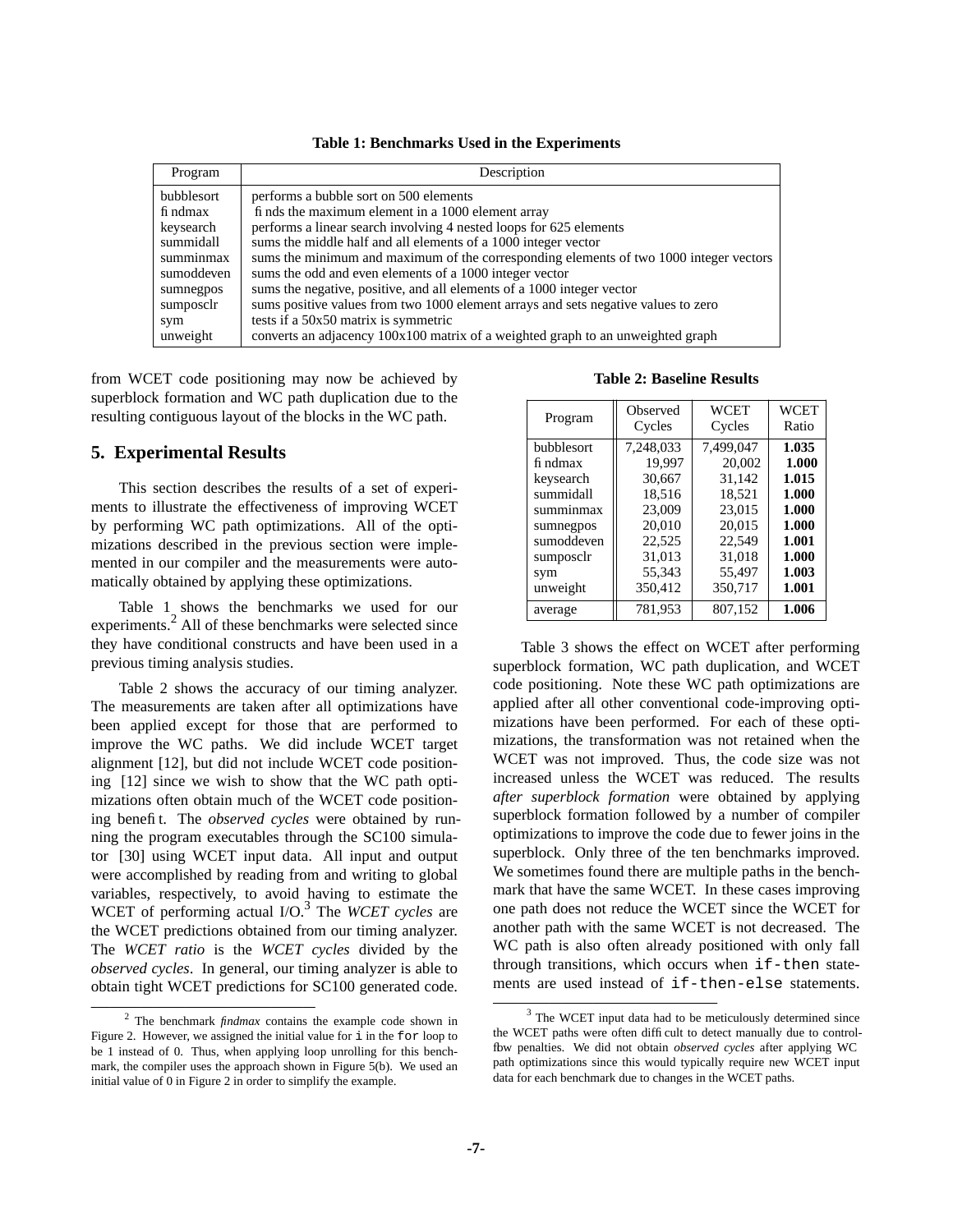|            | <b>After Superblock Formation</b> |       |             |       | After WC Path Duplication |       |             |       | <b>After WCET Positioning</b> |       |             |       |
|------------|-----------------------------------|-------|-------------|-------|---------------------------|-------|-------------|-------|-------------------------------|-------|-------------|-------|
| Program    | <b>WCET</b>                       |       | <b>Size</b> | Time  | <b>WCET</b>               |       | <b>Size</b> | Time  | <b>WCET</b>                   |       | <b>Size</b> | Time  |
|            | Cycles                            | Ratio | Ratio       | Ratio | Cycles                    | Ratio | Ratio       | Ratio | Cycles                        | Ratio | Ratio       | Ratio |
| bubblesort | 7,499,047                         | 1.000 | 1.000       | 1.40  | 7.498.548                 | 1.000 | 1.144       | 2.40  | 7.497.047                     | 1.000 | 1.123       | 5.47  |
| fi ndmax   | 20,002                            | 1.000 | 1.000       | 1.29  | 20,002                    | 1.000 | 1.000       | 2.14  | 18,010                        | 0.900 | 1.655       | 5.43  |
| keysearch  | 31,142                            | 1.000 | 1.000       | 1.17  | 25.267                    | 0.811 | 1.247       | 2.08  | 24.958                        | 0.801 | 1.312       | 5.83  |
| summidall  | 18.521                            | 1.000 | 1.000       | 1.43  | 18.128                    | 0.979 | 1.789       | 2.57  | 16.324                        | 0.881 | 1.737       | 6.71  |
| summinmax  | 23,015                            | 1.000 | 1.000       | 1.33  | 23,015                    | 1.000 | 1.000       | 2.33  | 20,021                        | 0.870 | 1.067       | 5.22  |
| sumnegpos  | 20.015                            | 1.000 | 1.000       | 1.43  | 20.015                    | 1.000 | 1.000       | 2.29  | 18.021                        | 0.900 | 1.133       | 6.71  |
| sumoddeven | 16.547                            | 0.734 | 1.038       | 1.63  | 16.547                    | 0.734 | 1.392       | 2.38  | 16.546                        | 0.734 | 1.000       | 4.50  |
| sumposclr  | 30,019                            | 0.968 | 1.420       | 1.27  | 30,019                    | 0.968 | 1.951       | 2.18  | 26,024                        | 0.839 | 2.222       | 6.09  |
| sym        | 55.497                            | 1.000 | 1.000       | 1.30  | 51,822                    | 0.934 | 1.598       | 2.50  | 50.603                        | 0.912 | 1.660       | 5.90  |
| unweight   | 321.017                           | 0.915 | 1.049       | 1.38  | 321.017                   | 0.915 | 1.573       | 2.13  | 300.920                       | 0.858 | 1.622       | 5.88  |
| average    | 803.487                           | 0.962 | 1.051       | 1.36  | 802.438                   | 0.934 | 1.369       | 2.30  | 798.847                       | 0.870 | 1.453       | 5.78  |

**Table 3: Results after Superblock Formation and WC Path Duplication**

Changing the layout in this situation will not reduce the number of transfer of control penalties in the WC path. Finally, other optimizations often had no opportunity to be applied after superblock formation due to the path containing code for only a single iteration of the loop.

To obtain the results *after WC path duplication* we performed superblock formation followed by WC path duplication. If the WCET did not improve, then we discarded the transformations. In contrast to superblock formation alone, WC path duplication after superblock formation was more successful at reducing the WCET. First, assignments were often sunk across the duplicated loop header of the new WC path and other optimizations applied on the transformed code. Second, there was typically one less transfer of control after WC path duplication for every other original iteration. Eliminating a transfer of control is almost always beneficial on the SC100.

The results *after WCET positioning* were obtained by performing superblock formation, WC path duplication, and WCET code positioning. Sometimes superblock formation and/or WC path duplication did not improve the WCET, but applying WCET code positioning in addition to these transformations resulted in an improvement. The combination of applying all three optimizations was over 4% more beneficial on average than applying WCET code positioning alone. While superblock formation or WC path duplication did not always provide the best layout for the basic blocks, WCET code positioning could provide a better layout resulting in an additional improvement.

Table 4 shows the effect on WCET after unrolling innermost loops by a factor of two, superblock formation (as depicted in Figure 5), and WCET code positioning. As expected, loop unrolling reduced WCET. If typical input data was available for these benchmarks, then comparable benefits for ACET would be obtained. Five of the benchmarks improved *after superblock formation* was performed following loop unrolling. We found that eliminating one of the loop branches after unrolling caused other optimizations to be applied after superblock formation. WCET code positioning also improved the overall WCET for one half of the benchmarks beyond what could be accomplished by unrolling and superblock formation alone. The results in Table 4 show that the loop unrolling reduces WCET more than WC path duplication, but results in a greater increase in code size.

While the WCET is reduced by applying the WC path optimizations, there is an accompanying substantial code size increase, as shown shown in Tables 3 and 4. One must keep in mind that the benchmarks used in this study, like most timing analysis benchmarks, are quite small. Thus, the duplicated blocks from applying superblock formation, WC path duplication, and loop unrolling comprise a significant percentage of the total code size. Performing these optimizations on larger applications should result in a smaller percentage code size increase.

The *time ratio*s in Tables 3 and 4 indicate the increase in compilation time from performing these optimizations. There were several factors that resulted in longer compilation times compared to those cited in a previous study [12]. First, the optimizations that we applied increased the number of basic blocks and paths in the program, which increased the timing analysis time and required additional invocations of the timing analyzer for WCET code positioning. Second, we had to perform required phases (fixing the entry/exit of the function to address calling conventions and instruction scheduling to address the lack of pipeline interlocks) before invoking the timing analyzer. In contrast, WCET code positioning is performed after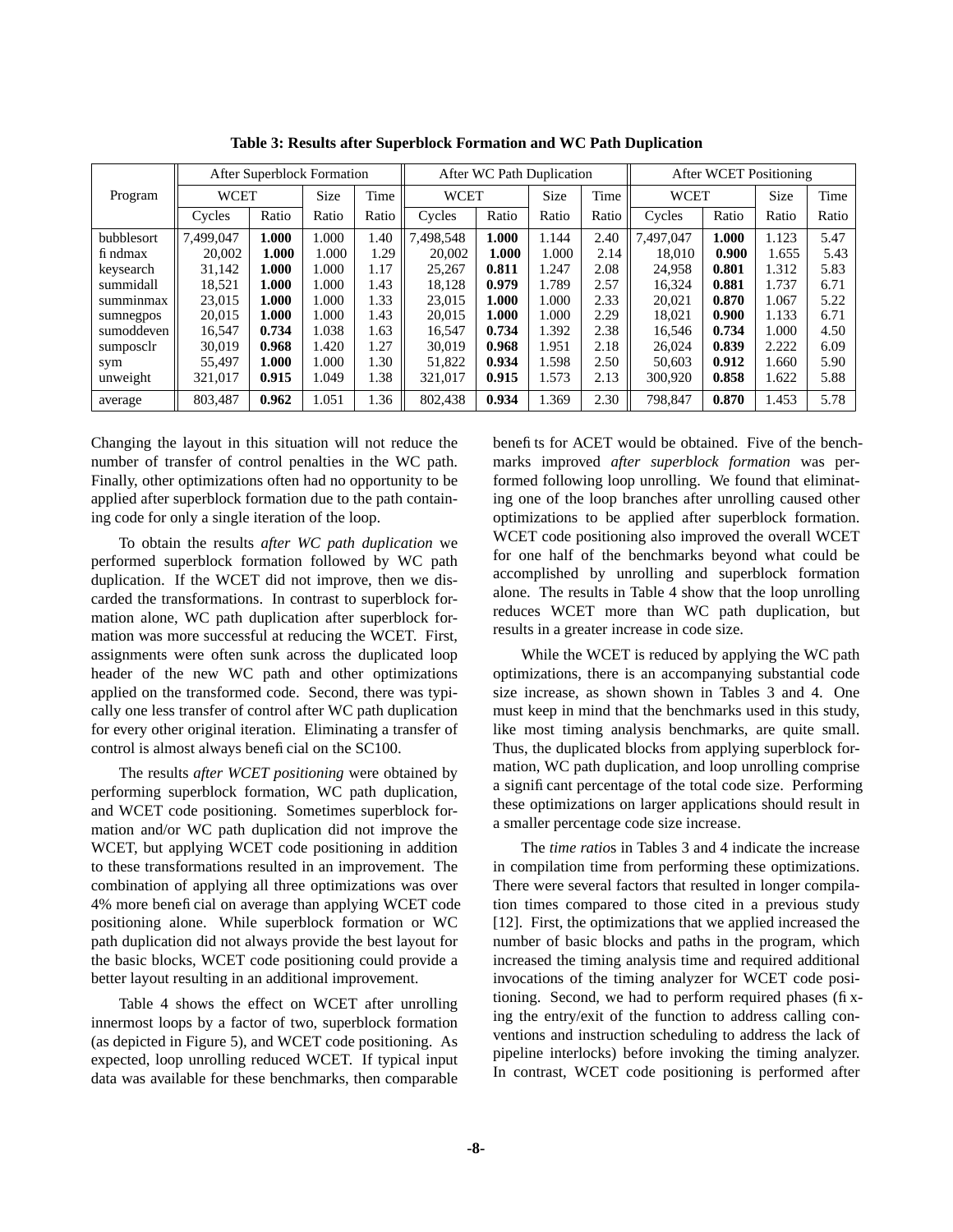|            | After Loop Unrolling |       |             |       | After Superblock Formation |              |             |       | <b>After WCET Positioning</b> |       |       |       |
|------------|----------------------|-------|-------------|-------|----------------------------|--------------|-------------|-------|-------------------------------|-------|-------|-------|
| Program    | <b>WCET</b>          |       | <b>Size</b> | Time  | <b>WCET</b>                |              | <b>Size</b> | Time  | <b>WCET</b>                   |       | Size  | Time  |
|            | Cycles               | Ratio | Ratio       | Ratio | Cycles                     | <b>Ratio</b> | Ratio       | Ratio | Cycles                        | Ratio | Ratio | Ratio |
| bubblesort | 7.248.546            | 0.967 | 1.349       | 1.00  | 7.248.546                  | 0.967        | 1.349       | 2.20  | 7.247.046                     | 0.966 | 1.329 | 5.33  |
| fi ndmax   | 18,006               | 0.900 | 1.379       | 1.14  | 16.014                     | 0.801        | 1.983       | 3.00  | 16.014                        | 0.801 | 1.983 | 5.57  |
| keysearch  | 28,767               | 0.924 | 1.435       | 1.08  | 24.767                     | 0.795        | 1.242       | 1.75  | 24.767                        | 0.795 | 1.242 | 3.75  |
| summidall  | 16,520               | 0.892 | 1.386       | 1.29  | 16.520                     | 0.892        | 1.386       | 2.57  | 15.077                        | 0.814 | 2.105 | 9.29  |
| summinmax  | 21,015               | 0.913 | 1.533       | 1.56  | 21,015                     | 0.913        | 1.533       | 4.67  | 19.021                        | 0.826 | 1.600 | 11.89 |
| sumnegpos  | 17.015               | 0.850 | 1.400       | 1.14  | 17.015                     | 0.850        | 1.400       | 5.57  | 16.021                        | 0.800 | 1.533 | 20.00 |
| sumoddeven | 20.052               | 0.889 | 1.481       | 1.88  | 17.048                     | 0.756        | 1.759       | 4.88  | 15.548                        | 0.690 | 1.759 | 10.25 |
| sumposclr  | 29,018               | 0.936 | 1.642       | 4.82  | 28,019                     | 0.903        | 2.765       | 5.73  | 27,024                        | 0.871 | 2.802 | 15.55 |
| sym        | 50.597               | 0.912 | 1.546       | 1.10  | 50.597                     | 0.912        | 1.546       | 1.90  | 49.372                        | 0.890 | 1.546 | 4.20  |
| unweight   | 330.716              | 0.943 | 1.561       | 1.25  | 311.017                    | 0.887        | 2.098       | 2.88  | 311.017                       | 0.887 | 2.098 | 6.50  |
| average    | 778,025              | 0.913 | 1.471       | 1.63  | 775,056                    | 0.868        | 1.706       | 3.51  | 774.091                       | 0.834 | 1.800 | 9.23  |

**Table 4: Results after Loop Unrolling and SuperBlock Formation**

these phases. We discarded these transformations after invoking the timing analyzer. We implemented this feature by reading in the intermediate file and reapplying the transformations up to the desired point in the compilation. The extra I/O to support this feature had a large impact on compilation time. The ability to discard previously applied transformations is not a feature that is available in most compilers.

As mentioned previously, a significant portion of the benefit from the WC path optimizations (superblock formation and WC path duplication) is obtained by the contiguous layout of the WC path. One should note that the WC path optimizations presented in this paper are computationally much less expensive than WCET code positioning, which requires an invocation of the timing analyzer after each time an edge is selected to be contiguous. Thus, the WCET code positioning requires many more invocations of the timing analyzer when it is performed. As shown in Tables 3 and 4, WCET code positioning has a much greater impact on compilation time.

#### **6. Conclusions**

In this paper we have described how the WCET of a program can be reduced by optimizing the WC paths. Compiler optimizations to improve the performance of paths typically use profile data to find the frequent paths in a program. In contrast, our compiler automatically uses feedback from our timing analyzer to detect the WCET paths through a function. We have shown that traditional frequent path optimizations can be applied to WC paths and improvements in the WCET can be obtained. In addition, we developed new optimizations, such as WC path duplication and constrained unrolling for an odd number of iterations, to improve WCET while minimizing code

growth. We also found that it was critical to obtain feedback from the timing analyzer to ensure that each code size increasing transformation improves the WCET before allowing it to be committed.

During the course of this research, we realized that path optimizations applied on the WC path to reduce WCET will in general be less effective than reducing ACET when applied on the frequent path. One path within a loop may be executed much more frequently than other paths in the loop. In contrast, the WC path within a loop may be only slightly better than other paths. Performing optimizations on the WC path may quickly lead to another path having the greatest WCET, which can limit the benefit that can be obtained. However, we were able to show that reasonable WCET improvements can still be achieved by optimizing the WC paths of an application.

# **7. Acknowledgements**

The anonymous reviewers' suggestions improved the quality of the paper. We thank StarCore for providing the software (assembler, linker, simulator, etc.) and documentation that were used in this project. This research was supported in part by NSF grants EIA-0072043, CCR-0208892, CCR-0312493, and CCR-0312695.

## **8. References**

- [1] T. Ball and J. Larus, "Using Paths to Measure, Explain, and Enhance Program Behavior," *Computer* **33**(7) pp. 57-65 (July 2000).
- [2] J. A. Fisher, "Trace Scheduling: A Technique for Global Microcode Compaction," *IEEE Transactions on Computers* **30**(7) pp. 478-490 (July 1981).
- [3] W. Hwu, S. Mahlke, W. Chen, P. Chang, N. Warter, R. Bringmann, R. Ouellette, R. Hank, T. Kiyohara, G. Haab,